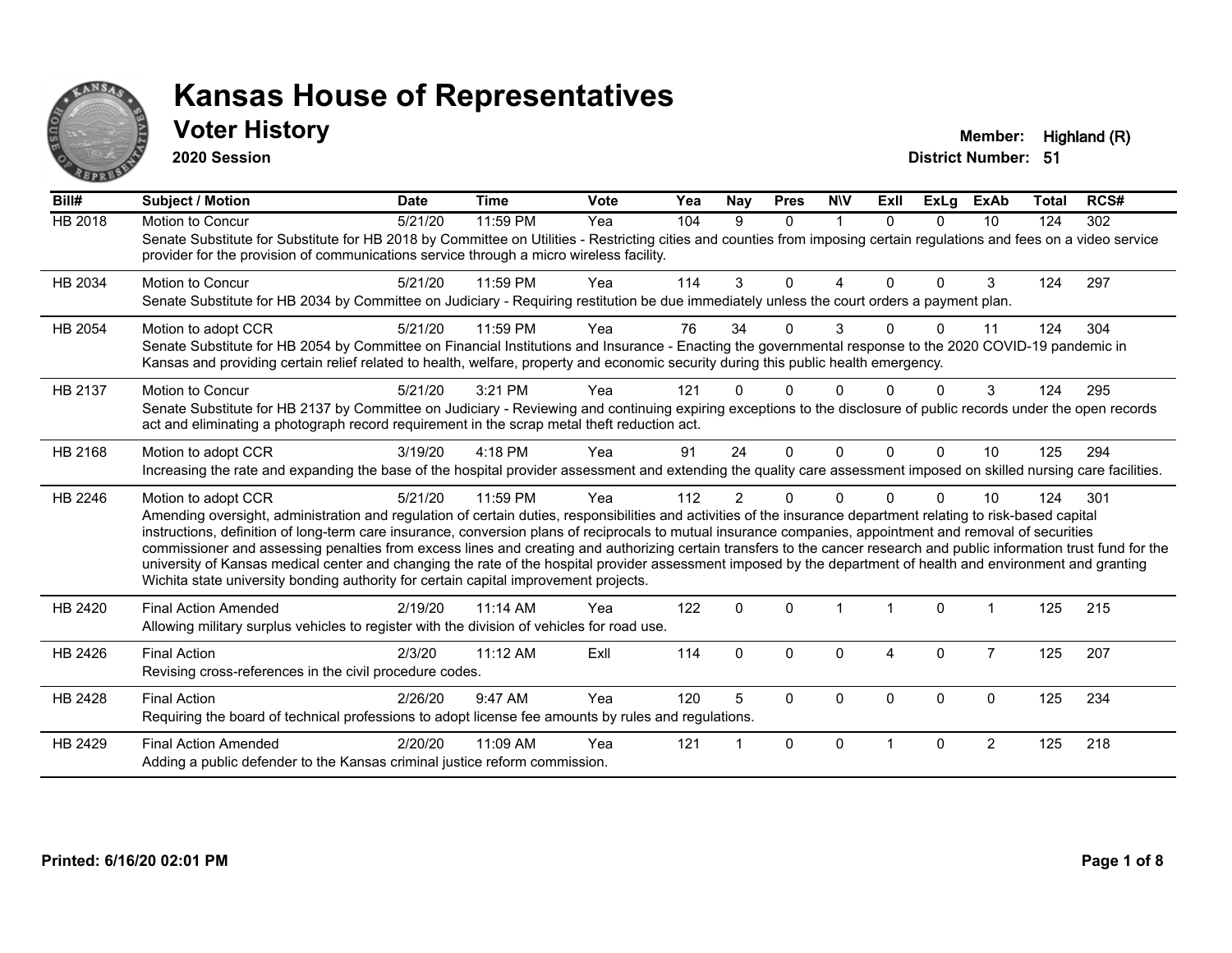

#### **Voter History Member:** Highland (R)

**2020 Session**

| Bill#          | <b>Subject / Motion</b>                                                                                                                                                                                     | <b>Date</b> | <b>Time</b> | <b>Vote</b> | Yea | <b>Nay</b>  | <b>Pres</b>  | <b>NIV</b>   | Exll           | ExLg         | <b>ExAb</b>    | <b>Total</b> | RCS# |
|----------------|-------------------------------------------------------------------------------------------------------------------------------------------------------------------------------------------------------------|-------------|-------------|-------------|-----|-------------|--------------|--------------|----------------|--------------|----------------|--------------|------|
| <b>HB 2432</b> | <b>Final Action Amended</b>                                                                                                                                                                                 | 2/20/20     | 11:10 AM    | Yea         | 122 | $\Omega$    | $\Omega$     | $\mathbf{0}$ |                | $\Omega$     | 2              | 125          | 219  |
|                | Creating the Kansas pesticide waste disposal program and allowing up to \$50,000 to be transferred annually from the Kansas agricultural remediation fund to a new<br>Kansas pesticide waste disposal fund. |             |             |             |     |             |              |              |                |              |                |              |      |
| HB 2438        | <b>Final Action</b>                                                                                                                                                                                         | 2/26/20     | 9:48 AM     | Yea         | 125 | $\Omega$    | $\mathbf 0$  | $\mathbf 0$  | $\Omega$       | $\mathbf{0}$ | $\mathbf 0$    | 125          | 235  |
|                | Allowing certain exceptions to the confidentiality of state child death review board documents.                                                                                                             |             |             |             |     |             |              |              |                |              |                |              |      |
| <b>HB 2447</b> | <b>Final Action Amended</b>                                                                                                                                                                                 | 2/20/20     | 11:16 AM    | Nay         | 83  | 39          | $\mathbf{0}$ | $\Omega$     | $\overline{1}$ | $\mathbf{0}$ | $\overline{2}$ | 125          | 220  |
|                | Changing how two-way electronic audio-visual communication is used in courts.                                                                                                                               |             |             |             |     |             |              |              |                |              |                |              |      |
| HB 2448        | <b>Final Action Amended</b>                                                                                                                                                                                 | 2/19/20     | 11:15 AM    | Yea         | 98  | 25          | 0            | $\mathbf 0$  | $\overline{1}$ | 0            | $\mathbf{1}$   | 125          | 216  |
|                | Changing penalties for crimes related to motor vehicles.                                                                                                                                                    |             |             |             |     |             |              |              |                |              |                |              |      |
| HB 2449        | <b>Final Action</b>                                                                                                                                                                                         | 2/20/20     | 11:17 AM    | Yea         | 99  | 23          | $\mathbf 0$  | $\mathbf 0$  |                | $\Omega$     | $\overline{2}$ | 125          | 221  |
|                | Changing the requirements for board of indigents' defense services appointments.                                                                                                                            |             |             |             |     |             |              |              |                |              |                |              |      |
| HB 2451        | <b>Final Action</b>                                                                                                                                                                                         | 2/20/20     | 11:18 AM    | Yea         | 122 | $\Omega$    | $\mathbf{0}$ | $\Omega$     | 1              | $\Omega$     | $\overline{2}$ | 125          | 222  |
|                | Amending Kansas department of agriculture division of animal health license, permit and registration renewal deadlines.                                                                                     |             |             |             |     |             |              |              |                |              |                |              |      |
| HB 2452        | <b>Final Action</b>                                                                                                                                                                                         | 2/26/20     | 9:49 AM     | Yea         | 125 | $\Omega$    | $\Omega$     | $\mathbf 0$  | $\Omega$       | 0            | $\mathbf 0$    | 125          | 236  |
|                | Creating the Kansas reading readiness act.                                                                                                                                                                  |             |             |             |     |             |              |              |                |              |                |              |      |
| HB 2454        | <b>Final Action Amended</b>                                                                                                                                                                                 | 2/19/20     | 11:17 AM    | Yea         | 114 | 9           | $\mathbf{0}$ | $\Omega$     |                | $\Omega$     | $\mathbf 1$    | 125          | 217  |
|                | Self-storage unit rentals; sales and towing of property for nonpayment of rent or abandonment; contractual value of property.                                                                               |             |             |             |     |             |              |              |                |              |                |              |      |
| HB 2456        | <b>Final Action</b>                                                                                                                                                                                         | 2/26/20     | 9:50 AM     | Yea         | 124 |             | $\mathbf{0}$ | $\Omega$     | $\Omega$       | $\Omega$     | $\mathbf 0$    | 125          | 237  |
|                | Clarifying the definition of the term "possession" in the Kansas criminal code.                                                                                                                             |             |             |             |     |             |              |              |                |              |                |              |      |
| HB 2462        | <b>Final Action</b>                                                                                                                                                                                         | 2/26/20     | 9:51 AM     | Yea         | 125 | $\mathbf 0$ | $\mathbf 0$  | $\mathbf 0$  | 0              | 0            | $\mathbf 0$    | 125          | 238  |
|                | Updating provisions related to the Kansas department of agriculture division of conservation.                                                                                                               |             |             |             |     |             |              |              |                |              |                |              |      |
| HB 2463        | <b>Final Action Amended</b>                                                                                                                                                                                 | 2/26/20     | 9:52 AM     | Yea         | 125 | $\Omega$    | $\Omega$     | $\Omega$     | $\Omega$       | $\Omega$     | $\Omega$       | 125          | 239  |
|                | Amending the Kansas pesticide law's licensure requirements and the Kansas chemigation safety law's permittee requirements.                                                                                  |             |             |             |     |             |              |              |                |              |                |              |      |
| HB 2464        | <b>Final Action Amended</b>                                                                                                                                                                                 | 2/26/20     | 9:53 AM     | Yea         | 121 |             | $\Omega$     | $\Omega$     | $\Omega$       | $\Omega$     | $\mathbf 0$    | 125          | 240  |
|                | Updating egg repacking requirements for retailers.                                                                                                                                                          |             |             |             |     |             |              |              |                |              |                |              |      |
| HB 2466        | <b>Final Action</b>                                                                                                                                                                                         | 2/10/20     | 11:10 AM    | Yea         | 118 |             | $\Omega$     |              | $\mathcal{P}$  | $\Omega$     | 3              | 125          | 212  |
|                | Enacting the Kansas taxpayer protection act; requiring the signature and tax identification number of paid tax return preparers on income tax returns; authorizing                                          |             |             |             |     |             |              |              |                |              |                |              |      |
|                | actions to enjoin paid tax return preparers from engaging in certain conduct.                                                                                                                               |             |             |             |     |             |              |              |                |              |                |              |      |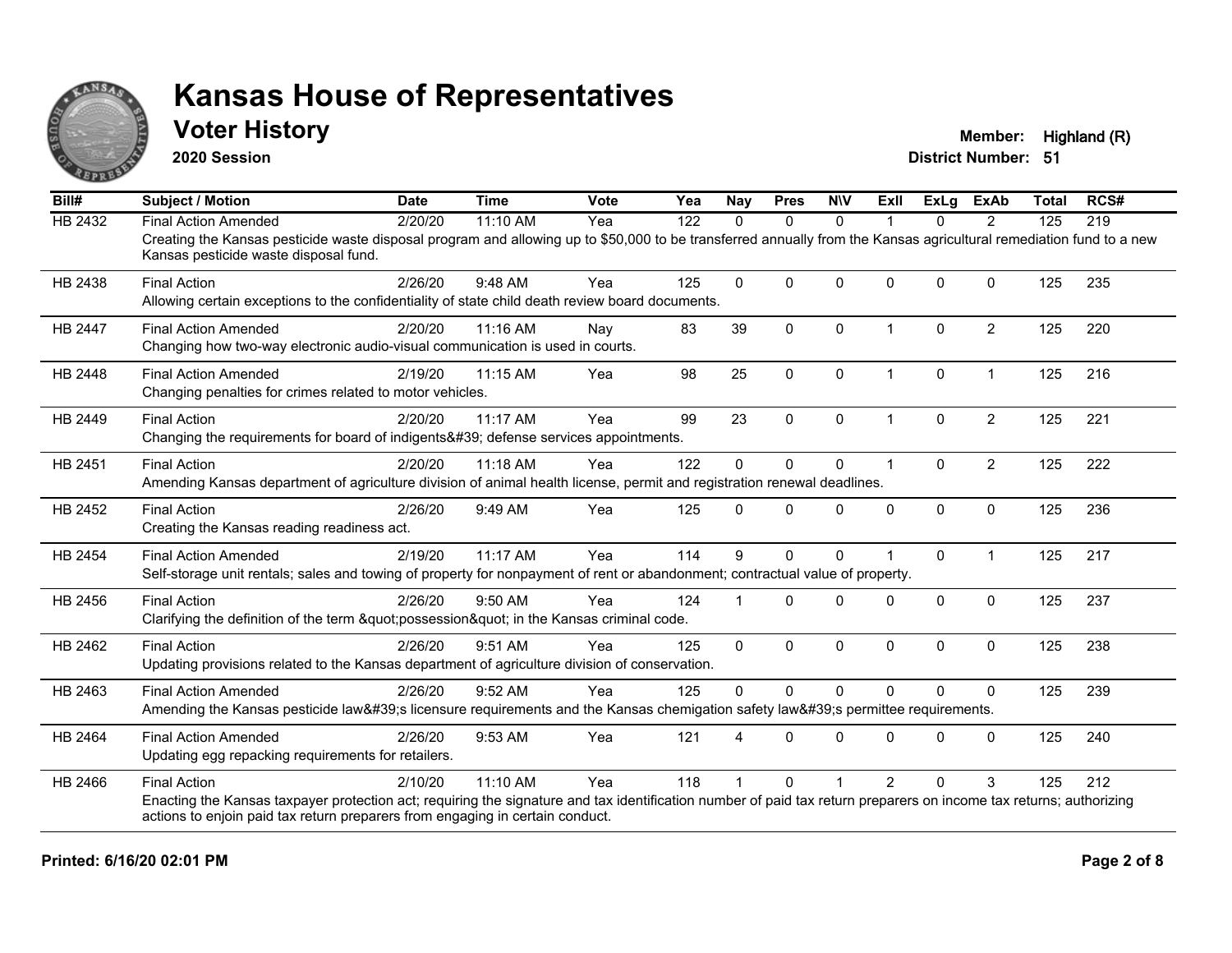

### **Voter History Member:** Highland (R)

**2020 Session**

| Bill#   | <b>Subject / Motion</b>                                                                                                                                             | <b>Date</b> | <b>Time</b> | Vote | Yea | Nay            | <b>Pres</b>  | <b>NIV</b>   | ExII           | ExLa           | <b>ExAb</b>    | <b>Total</b> | RCS# |
|---------|---------------------------------------------------------------------------------------------------------------------------------------------------------------------|-------------|-------------|------|-----|----------------|--------------|--------------|----------------|----------------|----------------|--------------|------|
| HB 2467 | <b>Final Action Amended</b>                                                                                                                                         | 2/7/20      | 4:10 PM     | Nay  | 105 | 15             | $\mathbf{0}$ | 3            | $\Omega$       | $\overline{2}$ | 0              | 125          | 211  |
|         | Removing the spousal exception from sexual battery and requiring a domestic violence offender assessment on a first conviction of domestic battery.                 |             |             |      |     |                |              |              |                |                |                |              |      |
| HB 2469 | <b>Final Action Amended</b>                                                                                                                                         | 2/26/20     | $9:54$ AM   | Yea  | 120 | 5              | $\Omega$     | $\mathbf{0}$ | 0              | 0              | 0              | 125          | 241  |
|         | Extending terminal medical release to inmates in the custody of the department of corrections with a condition likely to cause death within 120 days.               |             |             |      |     |                |              |              |                |                |                |              |      |
| HB 2470 | <b>Final Action</b>                                                                                                                                                 | 2/26/20     | 9:55 AM     | Yea  | 125 | $\Omega$       | $\Omega$     | $\Omega$     | $\Omega$       | $\Omega$       | $\Omega$       | 125          | 242  |
|         | Clarifying jurisdiction and supervision of offenders in a certified drug abuse treatment program.                                                                   |             |             |      |     |                |              |              |                |                |                |              |      |
| HB 2479 | <b>Final Action</b>                                                                                                                                                 | 2/26/20     | $9:56$ AM   | Yea  | 125 | $\Omega$       | $\Omega$     | $\mathbf 0$  | $\Omega$       | $\Omega$       | $\mathbf{0}$   | 125          | 243  |
|         | Codifying the NAIC corporate governance model regulation into statute.                                                                                              |             |             |      |     |                |              |              |                |                |                |              |      |
| HB 2480 | <b>Final Action</b>                                                                                                                                                 | 2/26/20     | 9:57 AM     | Yea  | 125 | $\Omega$       | $\Omega$     | $\Omega$     | $\Omega$       | $\Omega$       | $\Omega$       | 125          | 244  |
|         | Updating the definition of long-term care insurance contained in the long-term care insurance act.                                                                  |             |             |      |     |                |              |              |                |                |                |              |      |
| HB 2487 | <b>Emergency Final Action</b>                                                                                                                                       | 2/26/20     | 4:22 PM     | Yea  | 118 | $\overline{7}$ | $\Omega$     | $\mathbf{0}$ | $\Omega$       | $\Omega$       | $\Omega$       | 125          | 262  |
|         | Including emotional disability rather than emotional disturbance in the definitions of "children with disabilities" and "individuals with disabilities. "           |             |             |      |     |                |              |              |                |                |                |              |      |
| HB 2490 | <b>Final Action</b>                                                                                                                                                 | 3/12/20     | 11:21 AM    | Yea  | 118 | $\overline{2}$ | $\mathbf{0}$ | $\Omega$     |                | $\Omega$       | 4              | 125          | 276  |
|         | Kansas corporation NOL carryforward extension.                                                                                                                      |             |             |      |     |                |              |              |                |                |                |              |      |
| HB 2495 | <b>Final Action</b>                                                                                                                                                 | 2/26/20     | 9:58 AM     | Yea  | 125 | $\Omega$       | $\Omega$     | $\mathbf{0}$ | $\Omega$       | $\Omega$       | $\Omega$       | 125          | 245  |
|         | Authorizing the crime victims compensation board to waive application time restrictions for a victim of a sexually violent crime to receive compensation for mental |             |             |      |     |                |              |              |                |                |                |              |      |
|         | health counseling.                                                                                                                                                  |             |             |      |     |                |              |              |                |                |                |              |      |
| HB 2496 | <b>Final Action</b>                                                                                                                                                 | 2/26/20     | 9:59 AM     | Yea  | 125 | $\Omega$       | $\Omega$     | $\Omega$     | $\Omega$       | $\Omega$       | $\Omega$       | 125          | 246  |
|         | Authorizing court services officers and community corrections officers to provide a certification of identification to offenders.                                   |             |             |      |     |                |              |              |                |                |                |              |      |
| HB 2500 | <b>Emergency Final Action Amended</b>                                                                                                                               | 2/20/20     | 11:48 AM    | Yea  | 122 | <sup>0</sup>   | $\Omega$     | $\Omega$     |                | $\Omega$       | 2              | 125          | 226  |
|         | Amending the Kansas power of attorney act regarding the form of a power of attorney and the duties of third parties relying and acting on a power of attorney.      |             |             |      |     |                |              |              |                |                |                |              |      |
| HB 2501 | <b>Final Action Amended</b>                                                                                                                                         | 2/20/20     | 11:19 AM    | Yea  | 119 | 3              | $\Omega$     | $\Omega$     | $\overline{1}$ | $\Omega$       | $\overline{2}$ | 125          | 223  |
|         | Allowing salvage vehicle pools to apply for ownership documents for vehicles that are disclaimed by insurance companies.                                            |             |             |      |     |                |              |              |                |                |                |              |      |
| HB 2503 | <b>Final Action Amended</b>                                                                                                                                         | 2/26/20     | 10:00 AM    | Yea  | 125 | $\Omega$       | $\Omega$     | $\Omega$     | $\Omega$       | $\Omega$       | $\Omega$       | 125          | 247  |
|         | Authorizing the transfer of \$268,412,000 from the state general fund to the KPERS fund during fiscal year 2020 and eliminating certain level-dollar employer       |             |             |      |     |                |              |              |                |                |                |              |      |
|         | contribution payments.                                                                                                                                              |             |             |      |     |                |              |              |                |                |                |              |      |
| HB 2506 | <b>EFA Sub Bill Amended</b>                                                                                                                                         | 2/26/20     | 4:26 PM     | Yea  | 123 | $\mathcal{P}$  | $\Omega$     | $\Omega$     | 0              | 0              | $\Omega$       | 125          | 265  |
|         | Expanding the military spouse and servicemember's expedited licensure law to certain other license, certificate or registration applicants.                         |             |             |      |     |                |              |              |                |                |                |              |      |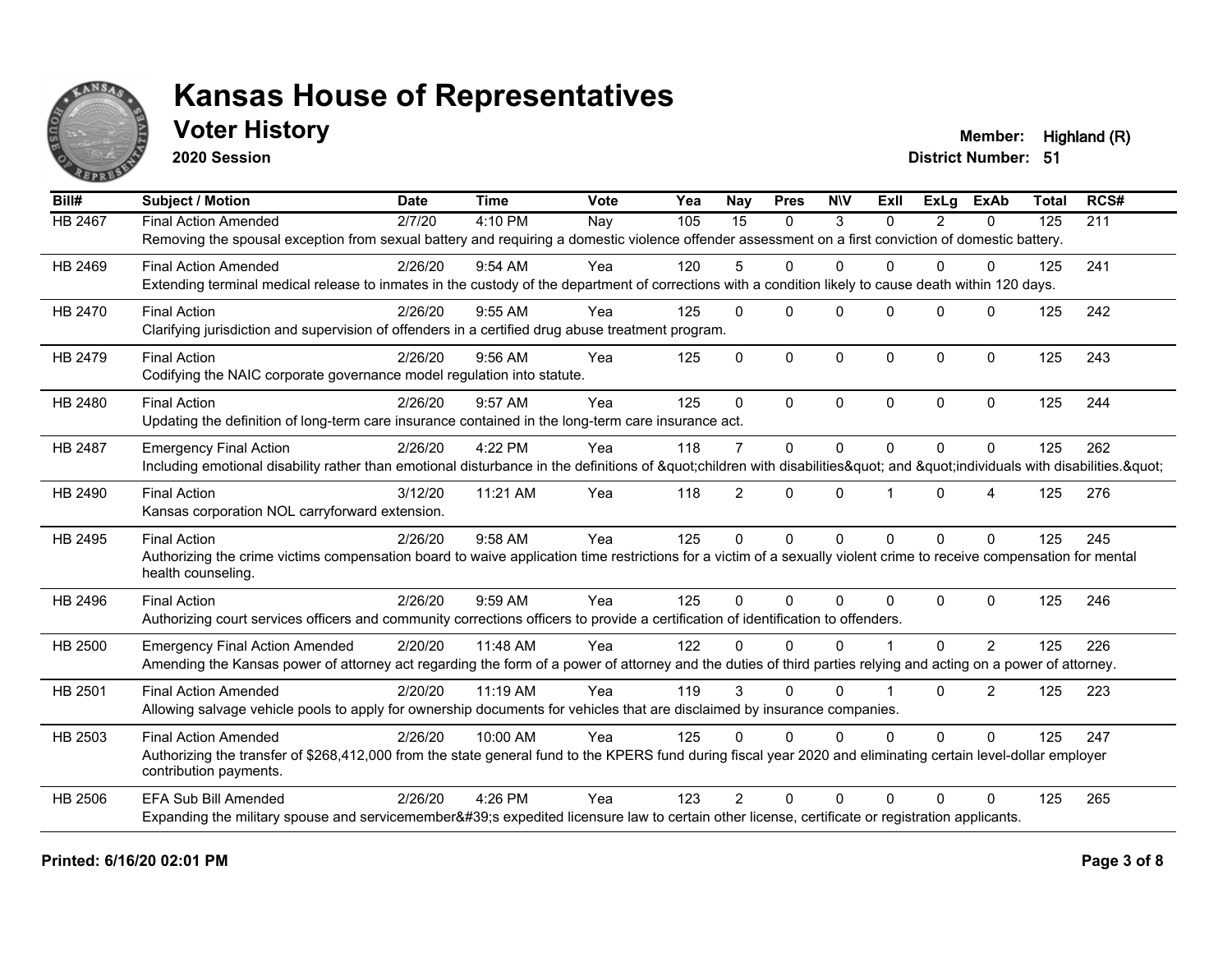

### **Voter History Member:** Highland (R)

**2020 Session**

| Bill#          | <b>Subject / Motion</b>                                                                                                                                                                                                                                                                                                                                                                                                                                                                                                                             | <b>Date</b> | <b>Time</b> | <b>Vote</b> | Yea | <b>Nay</b>     | <b>Pres</b>          | <b>NIV</b>  | <b>ExII</b> | ExLg        | <b>ExAb</b>    | <b>Total</b> | RCS# |
|----------------|-----------------------------------------------------------------------------------------------------------------------------------------------------------------------------------------------------------------------------------------------------------------------------------------------------------------------------------------------------------------------------------------------------------------------------------------------------------------------------------------------------------------------------------------------------|-------------|-------------|-------------|-----|----------------|----------------------|-------------|-------------|-------------|----------------|--------------|------|
| <b>HB 2507</b> | <b>Final Action Amended</b><br>Liability protection for businesses that participate in high school work-based learning programs.                                                                                                                                                                                                                                                                                                                                                                                                                    | 2/26/20     | 10:01 AM    | Nay         | 97  | 27             | $\blacktriangleleft$ | $\Omega$    | $\Omega$    | $\Omega$    | $\Omega$       | 125          | 248  |
| HB 2509        | <b>Emergency Final Action</b><br>Vacating certain blocks in the original town plat set aside for a college and a park of the city of Americus and vesting fee simple title in the city.                                                                                                                                                                                                                                                                                                                                                             | 2/26/20     | 4:22 PM     | Yea         | 122 | 3              | $\mathbf 0$          | $\mathbf 0$ | $\Omega$    | $\Omega$    | $\mathbf 0$    | 125          | 263  |
| HB 2510        | <b>Emergency Final Action</b><br>Special districts may be dissolved and responsibilities assumed by a city.                                                                                                                                                                                                                                                                                                                                                                                                                                         | 2/26/20     | 4:29 PM     | Yea         | 122 | 3              | $\Omega$             | $\Omega$    | U           | $\Omega$    | $\mathbf 0$    | 125          | 267  |
| HB 2510        | Motion to adopt CCR<br>Creating the Kansas promise scholarship act; requiring a Kansas foster care children annual academic report card; authorizing the state board of regents on behalf of<br>Kansas state university to sell certain real property in Saline county; providing payment or waiver of tuition for certain dually or concurrently enrolled students;<br>authorizing the practice of the healing arts by healing arts school clinics; providing ACT college entrance exams and workkeys assessments to nonpublic school<br>students. | 5/21/20     | 11:59 PM    | Yea         | 110 | 3              | $\mathbf{0}$         |             | 0           | $\Omega$    | 10             | 124          | 300  |
| HB 2515        | <b>Emergency Final Action Amended</b><br>Creating the Kansas promise scholarship program.                                                                                                                                                                                                                                                                                                                                                                                                                                                           | 2/20/20     | 11:47 AM    | Yea         | 116 | 6              | $\Omega$             | $\Omega$    | 1           | $\Omega$    | 2              | 125          | 225  |
| HB 2516        | <b>Final Action Amended</b><br>Enacting the first-time home buyer savings account act.                                                                                                                                                                                                                                                                                                                                                                                                                                                              | 2/26/20     | 10:03 AM    | Yea         | 123 | $\overline{2}$ | $\mathbf 0$          | $\mathbf 0$ | $\Omega$    | $\Omega$    | $\mathbf 0$    | 125          | 249  |
| HB 2518        | <b>Final Action</b><br>Counting any crime with a domestic violence designation as a prior conviction under domestic battery.                                                                                                                                                                                                                                                                                                                                                                                                                        | 2/26/20     | 10:04 AM    | Yea         | 125 | $\Omega$       | $\mathbf 0$          | $\Omega$    | $\Omega$    | $\Omega$    | $\mathbf 0$    | 125          | 250  |
| HB 2521        | <b>Emergency Final Action Amended</b><br>Enacting the revised uniform athlete agents act.                                                                                                                                                                                                                                                                                                                                                                                                                                                           | 2/20/20     | 11:49 AM    | Yea         | 122 | <sup>0</sup>   | $\mathbf 0$          | $\Omega$    |             | $\Omega$    | $\overline{2}$ | 125          | 227  |
| HB 2524        | <b>Final Action</b><br>Updating motor carrier laws and regulation of motor carriers by the state corporation commission.                                                                                                                                                                                                                                                                                                                                                                                                                            | 2/17/20     | 11:24 AM    | Yea         | 118 | $\Omega$       | $\mathbf{0}$         | $\Omega$    | 3           | $\Omega$    | $\overline{4}$ | 125          | 213  |
| HB 2528        | <b>Final Action</b><br>Providing for all vehicles more than 35 years old to qualify as an antique vehicle.                                                                                                                                                                                                                                                                                                                                                                                                                                          | 2/26/20     | 10:05 AM    | Yea         | 124 |                | $\mathbf{0}$         | $\Omega$    | $\Omega$    | $\Omega$    | $\mathbf{0}$   | 125          | 251  |
| HB 2540        | <b>Emergency Final Action Amended</b><br>Requiring moneys attributable to at-risk student weighting be expended for approved at-risk educational programs.                                                                                                                                                                                                                                                                                                                                                                                          | 2/26/20     | 4:37 PM     | Yea         | 111 | 14             | $\mathbf{0}$         | $\Omega$    | 0           | $\mathbf 0$ | $\mathbf 0$    | 125          | 274  |
| HB 2546        | <b>Final Action</b><br>Creating the crime of sexual extortion and adding the crime to the Kansas offender registration act.                                                                                                                                                                                                                                                                                                                                                                                                                         | 2/26/20     | 10:06 AM    | Yea         | 125 |                | 0                    | $\mathbf 0$ | $\Omega$    | $\Omega$    | 0              | 125          | 252  |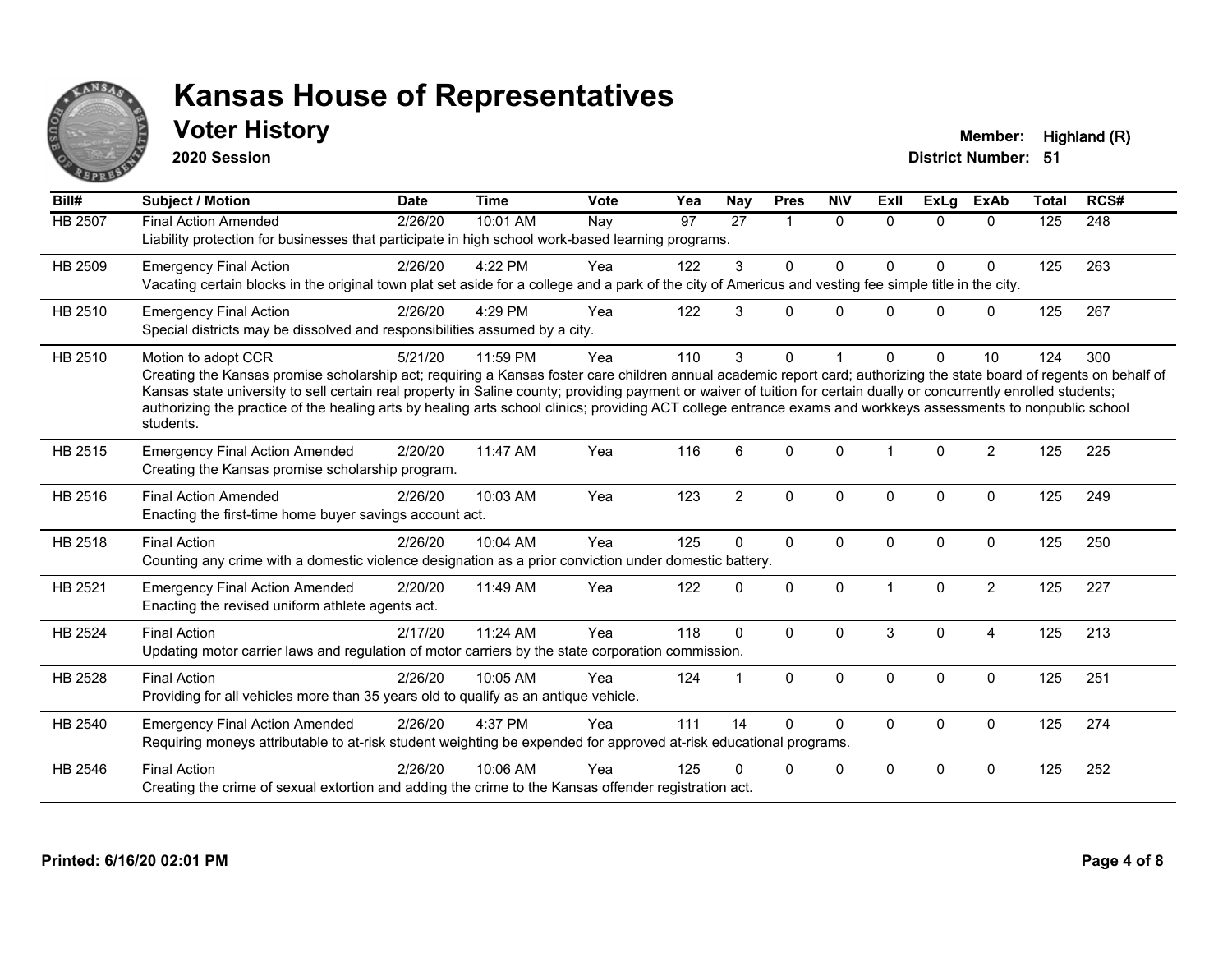

### **Voter History Member:** Highland (R)

**2020 Session**

| Bill#          | <b>Subject / Motion</b>                                                                                                                                                                                                                                                                                         | <b>Date</b> | <b>Time</b> | Vote | Yea | <b>Nay</b>     | <b>Pres</b>    | <b>NIV</b>   | ExII           | <b>ExLa</b> | <b>ExAb</b>    | <b>Total</b> | RCS# |
|----------------|-----------------------------------------------------------------------------------------------------------------------------------------------------------------------------------------------------------------------------------------------------------------------------------------------------------------|-------------|-------------|------|-----|----------------|----------------|--------------|----------------|-------------|----------------|--------------|------|
| HB 2547        | <b>Final Action Amended</b><br>Making changes to suspended drivers' license requirements.                                                                                                                                                                                                                       | 2/26/20     | 10:07 AM    | Yea  | 125 | $\mathbf{0}$   | 0              | $\mathbf 0$  | $\Omega$       | $\Omega$    | $\mathbf{0}$   | 125          | 253  |
| HB 2548        | <b>Final Action Amended</b><br>Claims against the state submitted by the Joint Committee on Special Claims Against the State.                                                                                                                                                                                   | 3/13/20     | 8:19 AM     | Yea  | 115 |                | $\Omega$       | $\Omega$     | $\overline{2}$ | $\Omega$    | $\overline{7}$ | 125          | 282  |
| <b>HB 2554</b> | <b>Final Action</b><br>Enacting the uniform fiduciary income and principal act (UFIPA).                                                                                                                                                                                                                         | 2/26/20     | 10:08 AM    | Yea  | 125 | $\Omega$       | $\mathbf{0}$   | $\mathbf{0}$ | $\Omega$       | $\Omega$    | $\mathbf{0}$   | 125          | 254  |
| HB 2571        | <b>Final Action Amended</b><br>Club and drinking establishment liquor license eligibility; spouse is a law enforcement officer in another county.                                                                                                                                                               | 3/12/20     | 11:22 AM    | Yea  | 108 | 12             | $\Omega$       | $\mathbf{0}$ | $\overline{1}$ | $\Omega$    | 4              | 125          | 277  |
| HB 2575        | <b>Emergency Final Action Amended</b><br>Amending the Kansas drycleaner environmental response act to change the required deductible rate, environmental surcharge rate and penalty fine amount.                                                                                                                | 2/26/20     | 4:31 PM     | Yea  | 95  | 29             |                | $\mathbf{0}$ | $\Omega$       | $\Omega$    | $\Omega$       | 125          | 269  |
| HB 2583        | <b>Emergency Final Action</b><br>Clarify the vacation of territory from city boundaries or release of easements.                                                                                                                                                                                                | 2/26/20     | 4:35 PM     | Yea  | 124 |                | $\Omega$       | $\Omega$     | <sup>n</sup>   | $\Omega$    | 0              | 125          | 273  |
| HB 2585        | <b>Emergency Final Action Amended</b><br>Amending the Kansas drycleaner environmental response act to change the required deductible rate, environmental surcharge rate and penalty fine amount.                                                                                                                | 2/26/20     | 4:27 PM     | Nay  | 123 | $\overline{2}$ | $\mathbf{0}$   | $\Omega$     | $\Omega$       | $\Omega$    | $\Omega$       | 125          | 266  |
| HB 2585        | <b>Motion to Concur</b><br>Senate Substitute for HB 2585 by Committee on Utilities - Exempting certain public utilities from Kansas income taxation and allowing the state corporation<br>commission to approve certain contract and reduced electric rates and associated cost recovery from all rate classes. | 5/21/20     | 3:59 PM     | Nay  | 75  | 45             |                | $\Omega$     | 0              | 0           | 3              | 124          | 296  |
| <b>HB 2587</b> | <b>Final Action</b><br>Allowing venue for an agency adoption to be where a state agency or their subcontracting agencies have offices when the state is the agency.                                                                                                                                             | 2/26/20     | 10:09 AM    | Yea  | 124 |                | 0              | $\Omega$     | 0              | 0           | 0              | 125          | 255  |
| HB 2595        | <b>Final Action Amended</b><br>Eliminating the 30-day delay before offering state surplus property for sale to the general public.                                                                                                                                                                              | 2/20/20     | 11:20 AM    | Yea  | 118 | 3              | $\overline{1}$ | $\Omega$     | -1             | $\Omega$    | $\overline{2}$ | 125          | 224  |
| HB 2596        | <b>Final Action Amended</b><br>Allowing an alcoholic liquor manufacturer to obtain a drinking establishment license under certain conditions.                                                                                                                                                                   | 3/12/20     | 11:23 AM    | Yea  | 113 |                | $\Omega$       | $\mathbf{0}$ | $\overline{1}$ | $\Omega$    | 4              | 125          | 278  |
| HB 2618        | <b>Emergency Final Action Amended</b><br>Establishing a state broadband grant program under the department of commerce to encourage the deployment of broadband in the state.                                                                                                                                   | 2/26/20     | 4:33 PM     | Yea  | 120 |                | $\Omega$       | $\Omega$     | $\Omega$       | $\Omega$    | $\Omega$       | 125          | 271  |
| HB 2619        | <b>Final Action</b><br>Adjusting the frequency of the KPERS actuarial experience study.                                                                                                                                                                                                                         | 2/26/20     | 10:10 AM    | Yea  | 118 |                | $\Omega$       | $\Omega$     | <sup>n</sup>   | O           | $\Omega$       | 125          | 256  |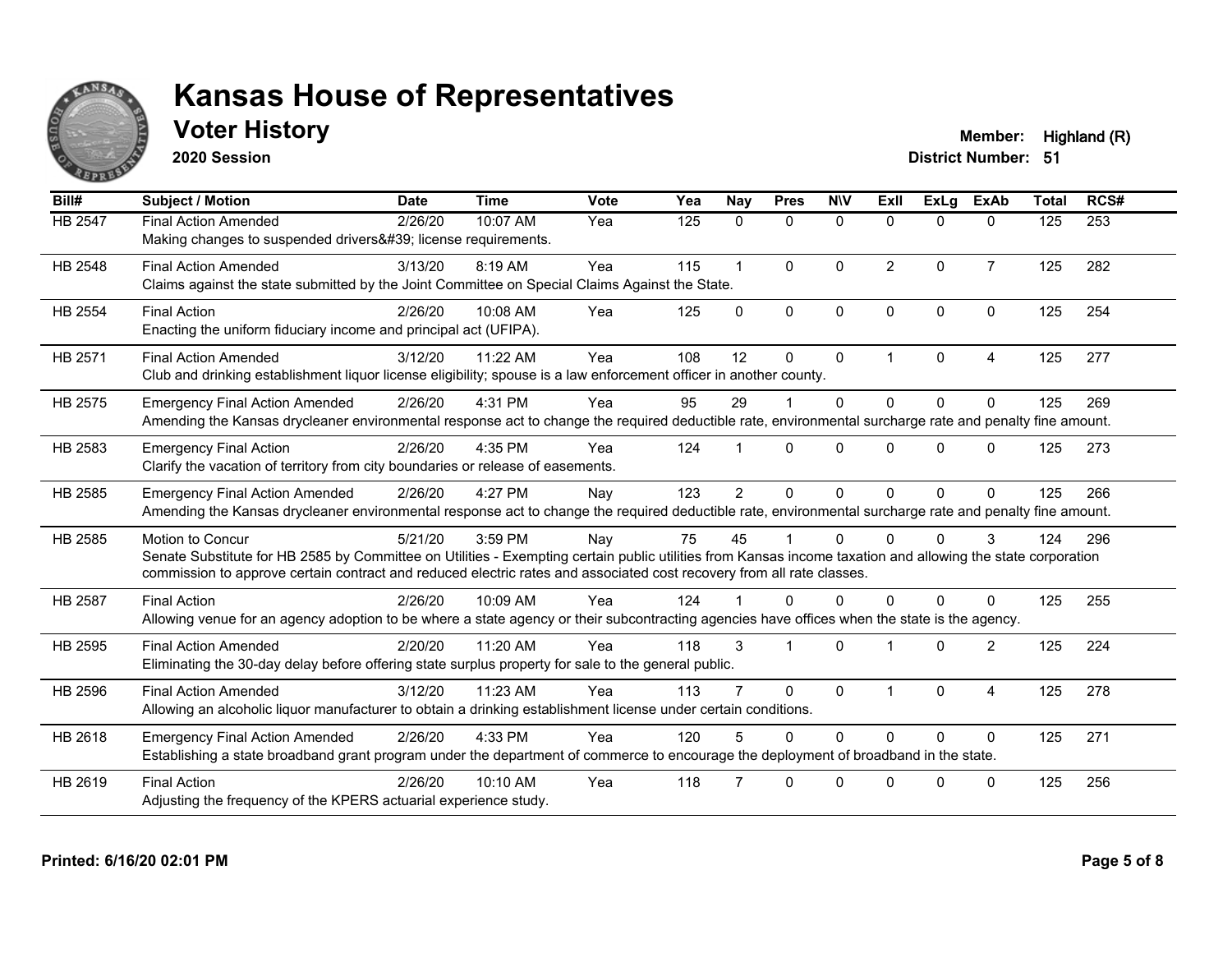

#### **Voter History Member:** Highland (R)

**2020 Session**

| Bill#           | Subject / Motion                                                                                                                                                                                                                                                                                                                                                                                                                                                                                                                                                                                                                                                                                                                                                                                                                                                                                                                                                                                              | <b>Date</b> | <b>Time</b> | <b>Vote</b> | Yea | Nav | <b>Pres</b> | <b>NIV</b> | ExII           | <b>ExLg</b> | <b>ExAb</b>    | <b>Total</b> | RCS# |
|-----------------|---------------------------------------------------------------------------------------------------------------------------------------------------------------------------------------------------------------------------------------------------------------------------------------------------------------------------------------------------------------------------------------------------------------------------------------------------------------------------------------------------------------------------------------------------------------------------------------------------------------------------------------------------------------------------------------------------------------------------------------------------------------------------------------------------------------------------------------------------------------------------------------------------------------------------------------------------------------------------------------------------------------|-------------|-------------|-------------|-----|-----|-------------|------------|----------------|-------------|----------------|--------------|------|
| <b>HB 2619</b>  | Motion to Concur<br>Senate Substitute for HB 2619 by Committee on Financial Institutions and Insurance - Enacting the Kansas economic recovery loan deposit program, updating field of<br>membership requirements of credit unions and allowing privilege tax deductions on agricultural real estate loans and single family residence loans.                                                                                                                                                                                                                                                                                                                                                                                                                                                                                                                                                                                                                                                                 | 5/21/20     | 11:59 PM    | Yea         | 114 | 3   | $\Omega$    | $\Omega$   | $\Omega$       | $\Omega$    | $\overline{7}$ | 124          | 298  |
| HB 2646         | <b>Final Action</b><br>Allowing the attorney general to coordinate training for law enforcement agencies on missing and murdered indigenous people.                                                                                                                                                                                                                                                                                                                                                                                                                                                                                                                                                                                                                                                                                                                                                                                                                                                           | 2/26/20     | 10:11 AM    | Yea         | 125 | 0   | 0           |            |                | U           | 0              | 125          | 257  |
| HB 2689         | <b>Final Action Amended</b><br>Amending the angel investor tax credit with respect to the definition of qualified securities, tax credit limitations and amounts, investor requirements and extending the<br>date that credits may be allowed.                                                                                                                                                                                                                                                                                                                                                                                                                                                                                                                                                                                                                                                                                                                                                                | 3/13/20     | 8:23 AM     | Yea         | 103 | 12  |             | $\Omega$   | $\overline{2}$ | $\Omega$    | $\overline{7}$ | 125          | 283  |
| HB 2695         | <b>Emergency Final Action</b><br>Allowing special agents from the department of corrections to attend the Kansas law enforcement training center.                                                                                                                                                                                                                                                                                                                                                                                                                                                                                                                                                                                                                                                                                                                                                                                                                                                             | 2/26/20     | 4:34 PM     | Yea         | 125 | 0   | $\Omega$    | $\Omega$   | $\Omega$       | $\Omega$    | $\Omega$       | 125          | 272  |
| HB 2699         | <b>Final Action</b><br>Requiring court services officers to assist with child in need of care cases when directed by a judge.                                                                                                                                                                                                                                                                                                                                                                                                                                                                                                                                                                                                                                                                                                                                                                                                                                                                                 | 2/26/20     | 10:13 AM    | Yea         | 105 | 20  | $\Omega$    | $\Omega$   | $\Omega$       | $\Omega$    | $\Omega$       | 125          | 258  |
| HB 2702         | <b>Emergency Final Action</b><br>Decoupling the KIT and KIR workforce training programs from the high performance incentive fund program and enhancing the workforce training tax credit.                                                                                                                                                                                                                                                                                                                                                                                                                                                                                                                                                                                                                                                                                                                                                                                                                     | 2/26/20     | 4:32 PM     | Yea         | 125 | 0   | $\Omega$    | $\Omega$   | $\Omega$       | $\Omega$    | $\Omega$       | 125          | 270  |
| HB 2702         | Motion to adopt CCR<br>Enacting the Kansas taxpayer protection act; establishing notice and public hearing requirements prior to approval by a governing body to exceed its revenue neutral<br>rate for the imposition of property tax and discontinuing the city and county tax lid; providing a waiver of interest and fees on certain delinquent property taxes for a<br>period of time and delaying preparation of delinquent real estate tax list and notice; prohibiting valuation increase for real property solely as the result of normal repair,<br>replacement or maintenance of existing structure; providing for county treasurers to establish a payment plan for the payment of delinquent or nondelinquent taxes;<br>requiring the state board of tax appeals to serve orders and notices by electronic means if requested by the party; prohibiting county appraisers and the state board of<br>tax appeals from increasing the valuation of county appraised property in valuation appeals. | 5/21/20     | 11:59 PM    | Yea         | 89  | 28  | 0           | $\Omega$   | U              | 0           | $\overline{7}$ | 124          | 299  |
| HB 2708         | <b>Emergency Final Action</b><br>Creating a drug abuse treatment program for people on diversion and allowing county attorneys to enter into agreements with court services and community<br>corrections for supervision.                                                                                                                                                                                                                                                                                                                                                                                                                                                                                                                                                                                                                                                                                                                                                                                     | 2/26/20     | 4:23 PM     | Yea         | 125 | 0   | $\Omega$    | $\Omega$   | $\Omega$       | $\Omega$    | $\Omega$       | 125          | 264  |
| HB 2713         | <b>Emergency Final Action Amended</b><br>Enacting the revised uniform law on notarial acts.                                                                                                                                                                                                                                                                                                                                                                                                                                                                                                                                                                                                                                                                                                                                                                                                                                                                                                                   | 2/26/20     | 4:30 PM     | Yea         | 122 | 3   | 0           | $\Omega$   | 0              | 0           | 0              | 125          | 268  |
| <b>HCR 5025</b> | <b>EFA Amend and Debate</b><br>Ratifying and providing the continuation of the March 12, 2020, state of disaster emergency declaration for the state of Kansas.                                                                                                                                                                                                                                                                                                                                                                                                                                                                                                                                                                                                                                                                                                                                                                                                                                               | 3/13/20     | 11:21 AM    | Yea         | 116 | 0   | 0           | $\Omega$   | $\mathcal{P}$  | $\Omega$    | $\overline{7}$ | 125          | 284  |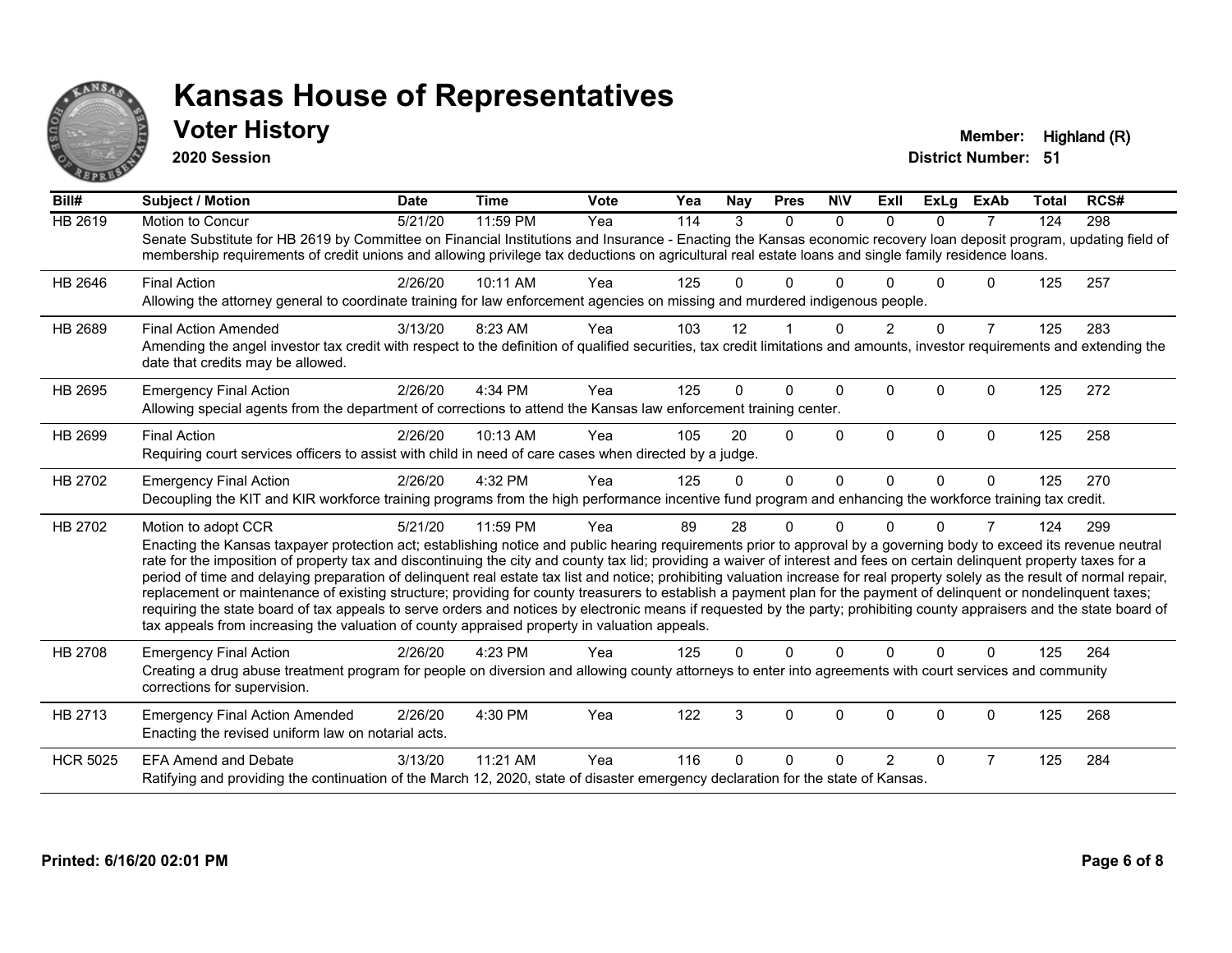

#### **Voter History Member:** Highland (R)

**2020 Session**

| Bill#           | Subject / Motion                                                                                                                                                                                                                                                                  | <b>Date</b> | Time      | <b>Vote</b> | Yea | Nay | <b>Pres</b>  | <b>NIV</b> | ExII           | <b>ExLg</b>    | <b>ExAb</b> | Total | RCS# |
|-----------------|-----------------------------------------------------------------------------------------------------------------------------------------------------------------------------------------------------------------------------------------------------------------------------------|-------------|-----------|-------------|-----|-----|--------------|------------|----------------|----------------|-------------|-------|------|
| <b>HCR 5025</b> | Motion to adopt CCR<br>Ratifying and providing the continuation of the March 12, 2020, state of disaster emergency declaration for the state of Kansas, subject to limitations.                                                                                                   | 3/19/20     | 4:11 PM   | Yea         | 115 | 0   | $\Omega$     | $\Omega$   | $\Omega$       | $\Omega$       | 10          | 125   | 293  |
| <b>SB 27</b>    | <b>EFA Amend and Debate</b><br>House Substitute for SB 27 by Committee on Commerce, Labor and Economic Development - Providing for a maximum of 26 weeks of unemployment insurance<br>benefits and compensation for the pre-payment waiting period.                               | 3/17/20     | $1:02$ PM | Yea         | 119 |     |              |            |                |                |             | 125   | 288  |
| <b>SB 66</b>    | Motion to adopt CCR<br>Appropriations for Fy 2020, 2021 and 2022 for various state agencies.                                                                                                                                                                                      | 3/19/20     | 3:52 PM   | Nay         | 99  | 16  | <sup>0</sup> | $\Omega$   | <sup>0</sup>   | O              | 10          | 125   | 292  |
| SB 102          | <b>EFA Amend and Debate</b><br>House Substitutes for SB 102 by Committee on Judiciary - Allowing the chief justice of the Kansas supreme court to extend or suspend deadlines or time limitations to<br>secure the health and safety of court users, staff and judicial officers. | 3/16/20     | 12:13 PM  | Yea         | 113 |     | 0            | 0          | 3              | 0              |             | 125   | 285  |
| <b>SB 142</b>   | EFA Sub Bill Amended<br>House Substitute for SB No. 142 by House Committee on K-12 Education Budget - Authorizing the state board of education to grant waivers for school districts from<br>the requirement to provide a minimum number of school hours during the school term.  | 3/17/20     | 10:31 AM  | Yea         | 117 |     |              |            |                |                |             | 125   | 287  |
| SB 155          | <b>Final Action</b><br>Cemetery district territory deannexed from the territory of Valley Center.                                                                                                                                                                                 | 2/7/20      | $4:08$ PM | Yea         | 119 |     | $\Omega$     | 3          | $\Omega$       | $\mathfrak{p}$ | $\Omega$    | 125   | 210  |
| <b>SB 173</b>   | <b>EFA Amend and Debate</b><br>House Substitute for SB 173 by Committee on Appropriations - Providing for the Eisenhower legacy transportation plan.                                                                                                                              | 3/16/20     | 7:20 PM   | Yea         | 103 | 16  |              | n          | $\overline{2}$ | 0              | 3           | 125   | 286  |
| <b>SB 173</b>   | Motion to adopt CCR<br>House Substitute for SB 173 by Committee on Appropriations - Providing for the Eisenhower legacy transportation plan.                                                                                                                                      | 3/19/20     | 12:04 PM  | Yea         | 112 |     |              | U          | $\Omega$       | 0              | 10          | 125   | 291  |
| <b>SCR 1613</b> | <b>Final Action</b><br>Amending the bill of rights of the constitution of the state of Kansas to reserve to the people the right to regulate abortion through their elected state representatives<br>and senators.                                                                | 2/7/20      | 4:07 PM   | Yea         | 80  | 43  |              |            |                |                | $\Omega$    | 125   | 209  |